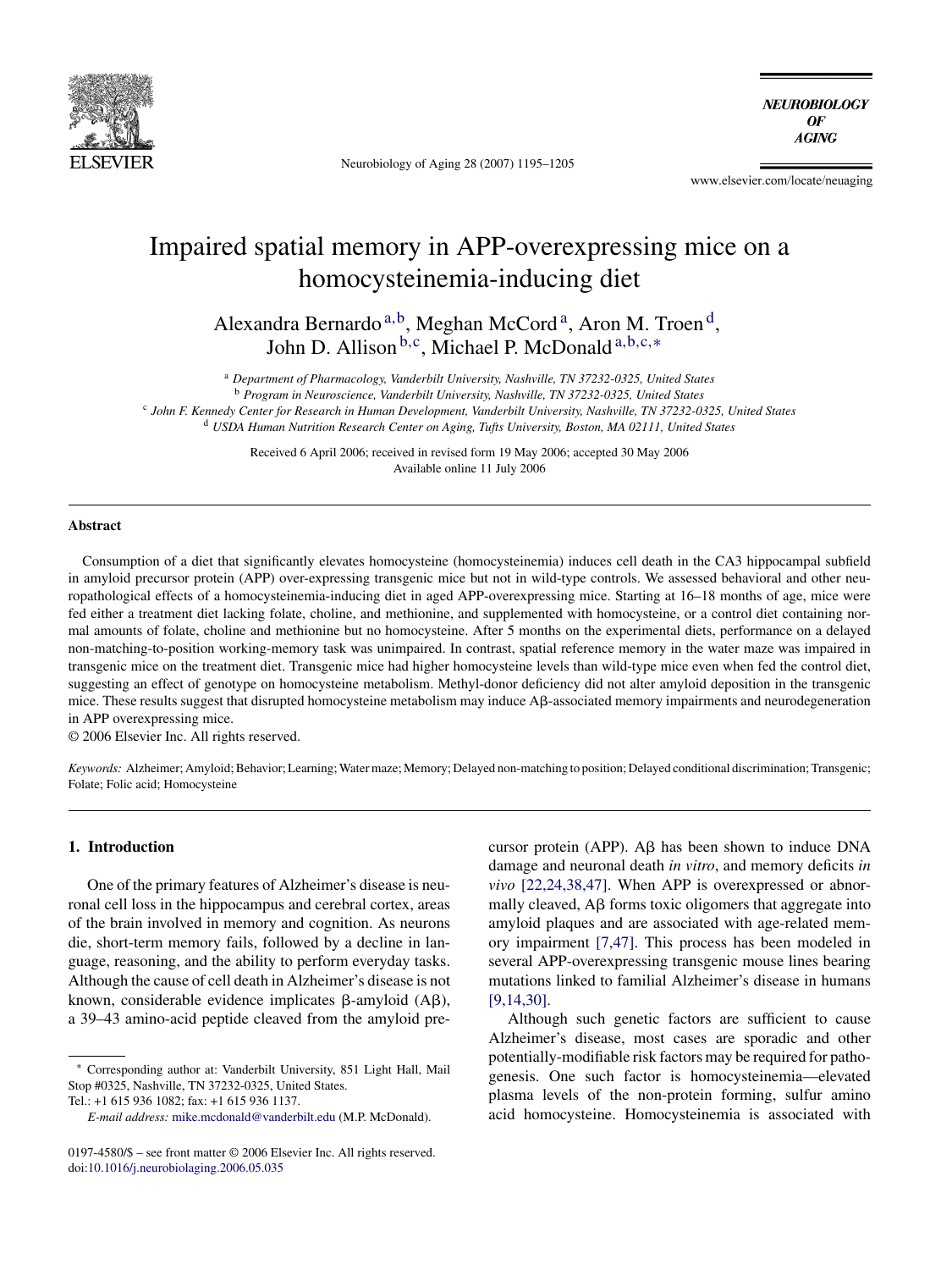increased risk of Alzheimer's disease and stroke [\[39\],](#page--1-0) and moderate elevations of plasma homocysteine in cognitively intact individuals are associated with increased risk of subsequent incident dementia [\[34\].](#page--1-0)

The relationship of homocysteinemia to Alzheimer's disease is uncertain. At high concentrations, homocysteine is neuro- and vasotoxic. In addition, conditions that lead to homocysteinemia have been shown to increase vulnerability to primary brain insults in animal models[\[8,40\]](#page--1-0) and to inhibit the proliferation of hippocampal neuroprogenitor cells [\[19\].](#page--1-0) The effect of homocysteinemia on cell death has been studied in 10-month-old APP-overexpressing mice bearing the Swedish double mutation (K595N, M596L). Three months of a methyl-donor-free diet supplemented with homocysteine induced a reduction in the number of CA3 pyramidal cells in the APP transgenic mice but not in wild-type controls [\[18\]. T](#page--1-0)he CA1 subfield and soluble amyloid levels were unaffected by the homocysteinemia-inducing diet. It is not known whether the reduction in CA3 cell numbers in the homocysteinemic transgenic mice was due to increased neuronal death or to an inhibitory effect on neural progenitors, or both. Alzheimer's patients have a similar loss of cells in CA3, and lesions of this hippocampal subfield induce memory deficits in experimental animals [\[3,11,32,35,37\].](#page--1-0) The effect of the homocysteinemia-inducing diet on memory and neuropathology in APP-overexpressing mice is not known. The present experiments examined short-term working memory, spatial memory, and neuropathology in Tg2576 transgenic mice exposed to chronic homocysteinemia.

## **2. Methods**

#### *2.1. Study population*

Female Tg2576 APP-overexpressing transgenic mice bearing the Swedish double mutation (K670N, M671L) were generated on a B6SJLF1 hybrid background [\[4,14\].](#page--1-0) Wildtype X APP transgenic matings were used to produce hemizygous transgenic mice  $(n = 14)$  and wild-type littermate controls  $(n = 19)$  for all experiments. One transgenic mouse died after hidden-platform training in the water maze, but before cued-platform training. Because the retinal degeneration (*rd*) gene is known to segregate with the B6SJLF1 strain, all mice were screened for the presence of *rd* using polymerase chain reaction (PCR), and *rd*-positive mice were eliminated from the study. Mice were housed in an AALAC-approved vivarium, and temperature, humidity, and lighting levels were in accordance with AALAC guidelines. The colony room was kept on a 14:10 light/dark cycle, with lights on at 6 am.

## *2.2. Experimental diets*

Mice were maintained on standard lab chow (Purina #5001) until 16–18 months of age, after which the mice were divided into two groups that were fed amino-acid defined, control or treatment diets. The control diet contained 2 mg folic acid,  $14.48$  g choline, and  $1.70$  g L-methionine per kg diet, and no homocysteine (Dyets Inc., diet #518754). The treatment diet completely lacked the methyl donors folic acid, choline, and l-methionine (Dyets Inc., diet #518806) but was supplemented with 4.5 g/kg D,L-homocysteine (Sigma #H4628). The diets did not contain sulfa drugs, thus providing conditions that permit limited folate intake via coprophagy and allowing the mice to tolerate a long-term dietary deficiency. Mice were maintained on their assigned experimental diets for 6 months. The working memory task was conducted during the first 5 months of the diet, followed by 2 weeks of water–maze testing. The mice were then left undisturbed on the experimental diets for 2 weeks before being sacrificed for histology.

Mice had free access to food and water throughout the study, except when performing the food-motivated short-term working-memory task. During the working-memory task, mice were put on a food-restriction regimen of 8 h free access per day, decreasing over 2 weeks to 4 h per day. Under this regimen mice typically fall to ∼90% of their free feeding weights within the first week. Following the initial weight loss they gain weight slowly, reaching their free-feeding weights ∼1 month after initiation of the restriction regimen. Behavioral testing was conducted in two cohorts of mice. The first cohort was trained on the working-memory task followed by water–maze testing. The second cohort was naïve when water–maze testing commenced. There were no genotypeor diet-dependent differences in body weight during the last week of food restriction (*F*'s < 0.64; *p*'s > .435).

## *2.3. Delayed non-matching to position (DNMTP)*

Mice were trained on a discrete-trial delayed conditional discrimination, a short-term working memory task commonly used with rodents and primates, including Alzheimer's patients [\[2,23,33\].](#page--1-0) We used a version of the task known as delayed non-matching to position (DNMTP), in which mice were required to choose a spatial location different than the one presented at the beginning of the trial [\[21,25,26\].](#page--1-0) DNMTP testing began at the age of 12–14 months, and continued until water maze training began at 21–23 months. At 16–18 months of age, all mice had reached criterion-level performance and were started on either the treatment or control diet, matched for performance on the DNMTP task. Thus the mice were fed standard lab chow for the first 4 months of DNMTP testing, and the experimental diets for the last 5 months.

The DNMTP task was conducted in commerciallyavailable operant chambers (MED Associates, Georgia VT). The operant chambers were housed within light-and soundattenuating cubicles, each containing a fan that provided constant background noise (∼65 dB). Each chamber was outfitted with three nose-poke response holes, one on each side of the front wall equidistant from the food-delivery well, and a third in the center of the rear wall. A houselight located